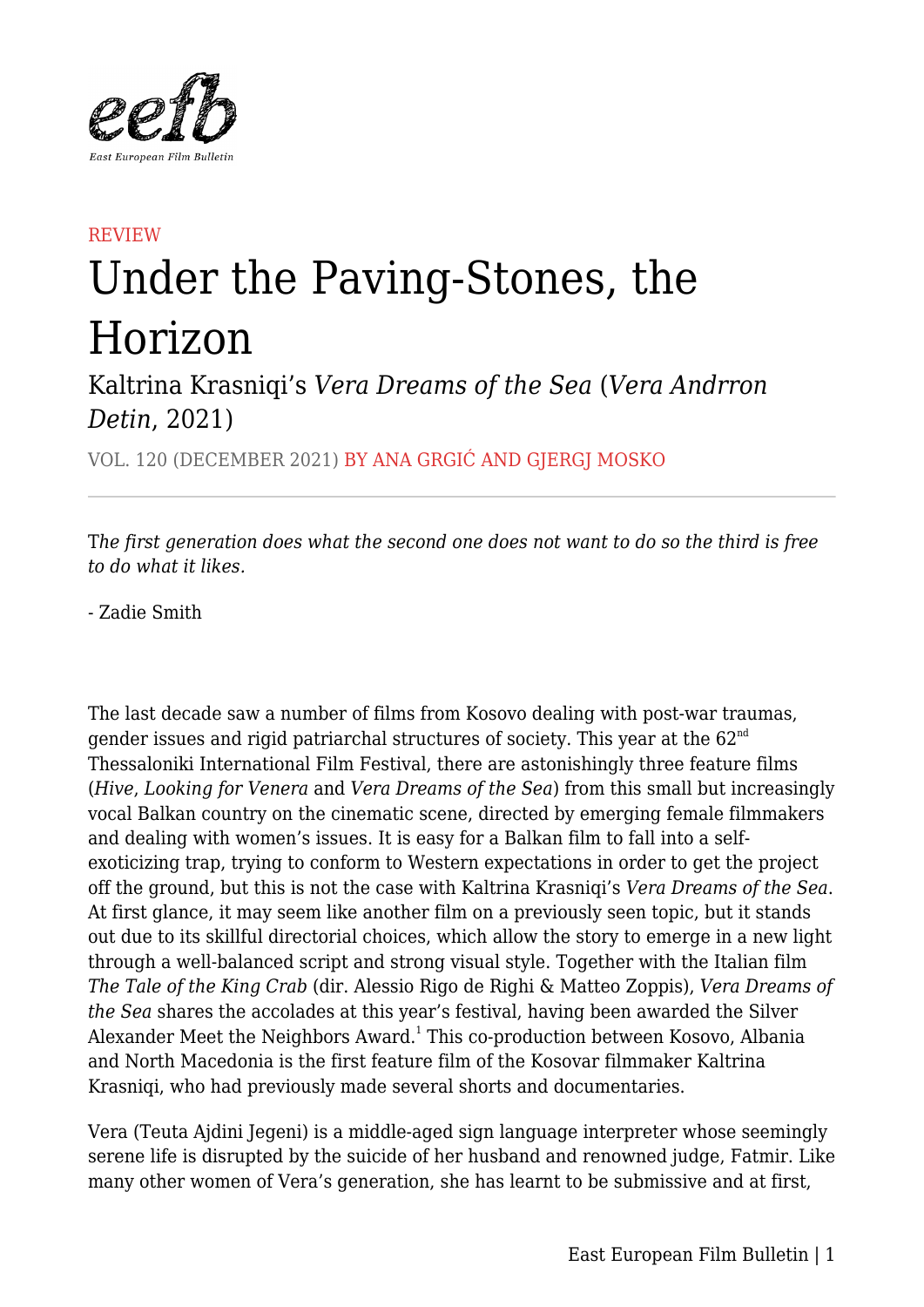she attempts to cover up her husband's suicide in order to save appearances and his reputation. After the funeral, the generational conflict between Vera and her daughter Sara becomes apparent, as Sara accuses her of keeping silent and not acting. Yet, very soon, she becomes faced with the harsh truths of post-war Kosovar society and its patriarchal frameworks as she learns of her husband's gambling addiction. When she decides to resist the patrilineal logic of inheritance to secure a better future for her daughter Sara (Alketa Sylaj) and her granddaughter, she gets entangled in a series of life-threatening situations.

The film is loosely inspired by the story of the director's own mother Vera, who unsuccessfully fought in courts to ensure her rights and inheritance after divorcing her husband. In the film, Vera's character is confronted with a difficult choice: to resist or to conform to the patriarchal structures of her society. It seems that with the disappearance of the *pater familias*, her husband, Vera is finally able to reclaim her identity and strength, and assume a different role - that of a family protector. Towards the end of the film, the three generations of women represented in the film by Vera, her daughter Sara, and her granddaughter (with fiercely red hair) are symbolically reunited together in the same bed in an act of female solidarity.

The combination of visually striking compositions of the modern-day capital city of Kosovo, Pristina - exterior views of concrete blocks in construction or a new highway against the mountains, and interior views of a typical middle-class post-socialist apartment - serve as realistic backdrops to launch Vera's daydreams of elsewhere, of a sea(e)scape. Through well-tempered editing and the tightly written script, we are able to closely shadow Vera's fall into the rabbit hole. In a process of self-discovery, she recognizes the realities of Kosovo's society's shortcomings, and is forced to make lifechanging decisions at every turn. Lead actress Teuta Ajdini Jegeni carries the entire narrative forward, while her strong stoic performance and expressionless face perfectly describe and fit her generation of Kosovar women, bound to certain gender structures. A scene worth highlighting is a particularly poignant one in which Vera summons the trusted family friend and her husband's colleague Basri (Refet Abazi), and reveals a secret video recording of her husband's gambling indiscretion and Basri's involvement in the cover-up. The scene takes place in a café filled with only deaf and mute persons, which seems to symbolize the unwillingness of Kosovar society to face issues of judicial corruption, organized crime, shady construction deals and dominant patriarchal structures, which cause societal and family breakdowns. Yet, despite the difficulties and the discrimination women continue to face in Kosovar society, the film seems to suggest that resistance and solidarity among women concede a hopeful ending – allowing Vera together with her family to not only dream of the sea, but to experience it as a plausible reality.

## **References**

1. The Meet the Neighbours section showcases directors from the wider region of